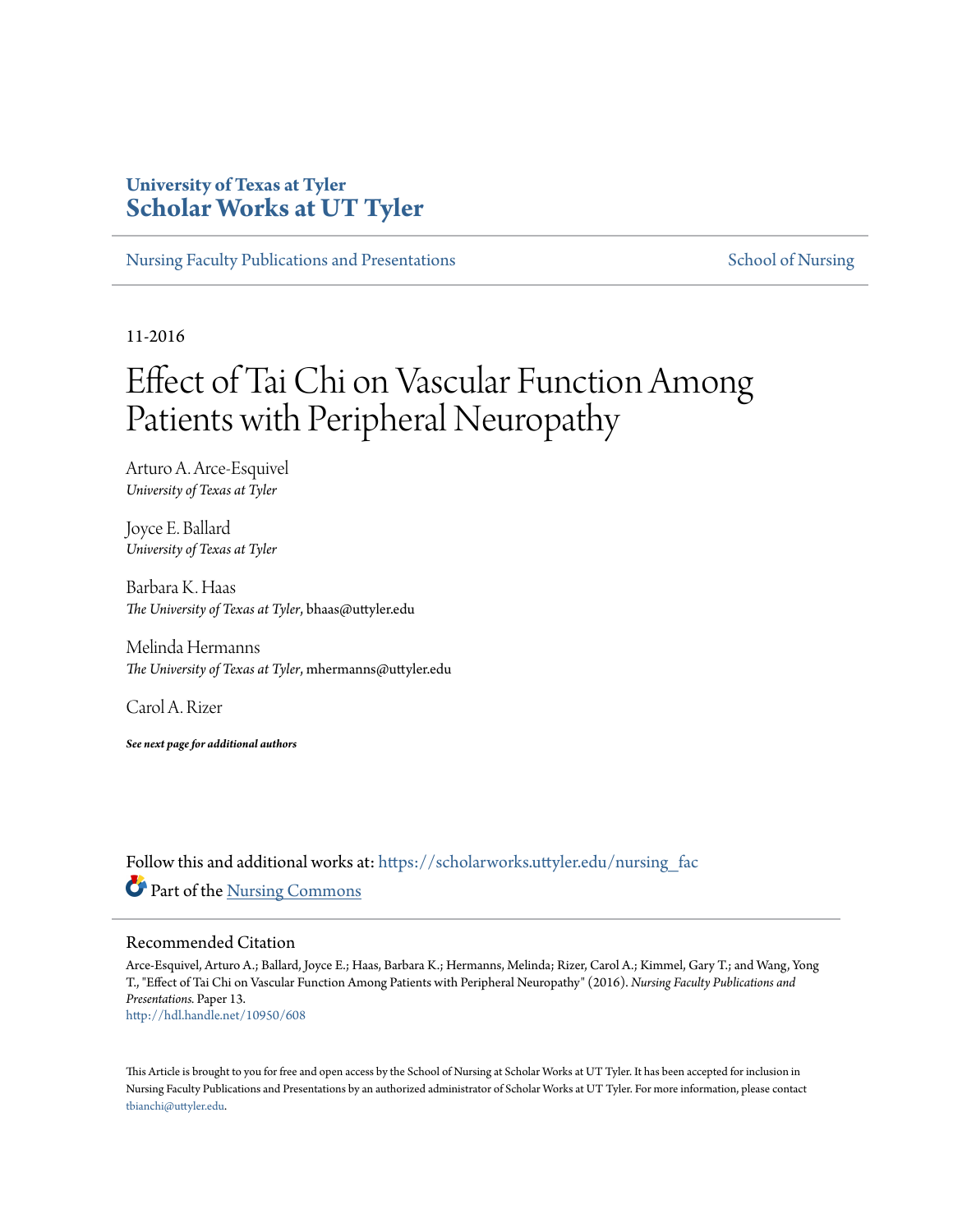#### **Author**

Arturo A. Arce-Esquivel, Joyce E. Ballard, Barbara K. Haas, Melinda Hermanns, Carol A. Rizer, Gary T. Kimmel, and Yong T. Wang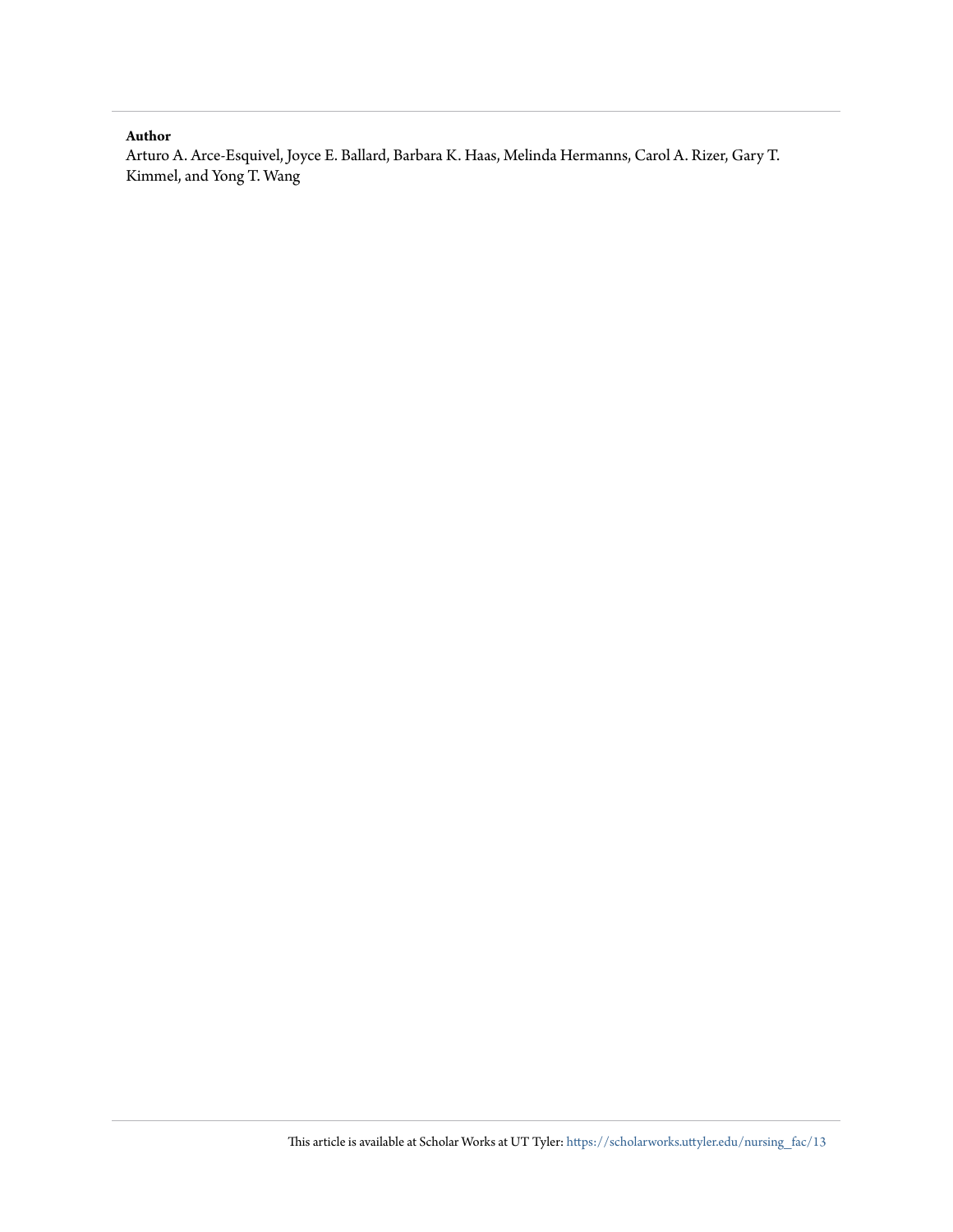*Journal of Heart and Cardiology*





# **Effect of Tai Chi on Vascular Function among Patients with Peripheral Neuropathy**

# Arturo A. Arce-Esquivel<sup>1\*</sup>, Joyce E. Ballard<sup>1</sup>, Barbara K. Haas<sup>2</sup>, Melinda L. Hermanns<sup>2</sup>, Carol A. Rizer<sup>2</sup>, Gary T. Kimmel<sup>3</sup>, and Yong T. Wang<sup>2</sup>

1 Department of Health and Kinesiology, College of Nursing and Health Studies, The University of Texas at Tyler, Texas 2 School of Nursing, The University of Texas at Tyler, Texas 3 Cancer Foundation for Life, Tyler, Texas

**\*Corresponding author:** Arturo A. Arce-Esquivel, M.D., Ph.D., Department of Health and Kinesiology, College of Nursing and Health Studies, The University of Texas at Tyler, 3900 University Blvd, Tyler, TX 75799, Tel: (903) 565-5838; Fax: (903) 566- 7065; E-mail: [aarce@uttyler.edu](mailto:aarce@uttyler.edu)

#### **Abstract**

Foot pain due to Peripheral Neuropathy (PN) is one of the factors affecting walking ability. It has been reported that diminished vascular function contributes to a decrease in physical function in individuals with PN. Microvascular disturbances have been reported in humans with neuropathic pain. Tai Chi, a Chinese conditioning exercise, has been associated with enhanced endothelial function. However, the effect of Tai Chi training on microvascular function in patients with PN has not been studied. This study aimed to assess the effects of Tai Chi on vascular function (i.e., vascular reactivity) and functional exercise capacity among patients with PN. Thirty-seven participants (men  $= 21$ , women  $= 16$ ) were randomly assigned to either Tai Chi exercise (Ex, n = 20, age:  $71 \pm 9.50$  years) or control group (Con, n = 17, age:  $75 \pm 9.02$ years). Exercise training consisted of 12-week progressive Tai Chi (i.e., Yang Style), offered 3 times per week, 60 minutes sessions. The Con group didn't participate in any exercise activity. Before and after training, vascular function [fingertip Digital Thermal Monitoring (DTM) of vascular reactivity] and functional exercise capacity [Six-Minute Walk test (6MW)] were evaluated. The Ex group experienced a significant 25% increase in Vascular Reactivity Index (VRI) from baseline  $[1.93 \pm 0.43]$  to  $2.41 \pm 0.47$ , ( $p < 0.05$ )]. In addition, the 6MW test increased significantly in the Ex group by 28% [pre =  $392 \pm 93$ ; post =  $503 \pm 105$  m, ( $p < 0.05$ )]. In the control group no significant changes were observed in either vascular function  $[1.83 \pm 0.43]$  to 1.81  $\pm$  0.37] or in the 6MW test [393  $\pm$  142 to 398  $\pm$  149 m]. Participants experienced no complications and/or falls as a result of the intervention. These findings demonstrated that in patients with PN, a 12-week progressive Tai Chi exercise program was capable of increasing not only vascular function, specifically vascular reactivity index, but also of increasing the distance covered during the 6MW test. Clearly, this study underlies the importance of Tai Chi as an effective and safe exercise intervention suitable for patients with PN.

**Received Date: August 03, 2016 Accepted Date: October 26 2016 Published Date: November 03, 2016**

**Citation:** Arce-Esquivel, A.A., et al. Effect of Tai Chi on Vascular Function among Patients with Peripheral Neuropathy. (2016) J Heart Cardiol 2(4): 1- 6.

**DOI:** [10.15436/2378-6914.16.](http://www.dx.doi.org/10.15436/2378-6914.16.1039)1039



**Keywords:** Microvascular Function; Functional Capacity; Neuropathy; Exercise

#### **Introduction**

Peripheral Neuropathy (PN) is one of the most common disorders seen in general neurology and neuromuscular specialty clinics[\[1\]](#page-7-0). Foot numbness and pain due to PN is one of the factors affecting walking ability. As a result, a large number of individuals

**Copy rights:** © 2016 Arce-Esquivel, A.A. This is an Open access article distributed under the terms of Creative Commons Attribution 4.0 International License. 1

 $\odot$ 

 $\left(\mathrm{cc}\right)$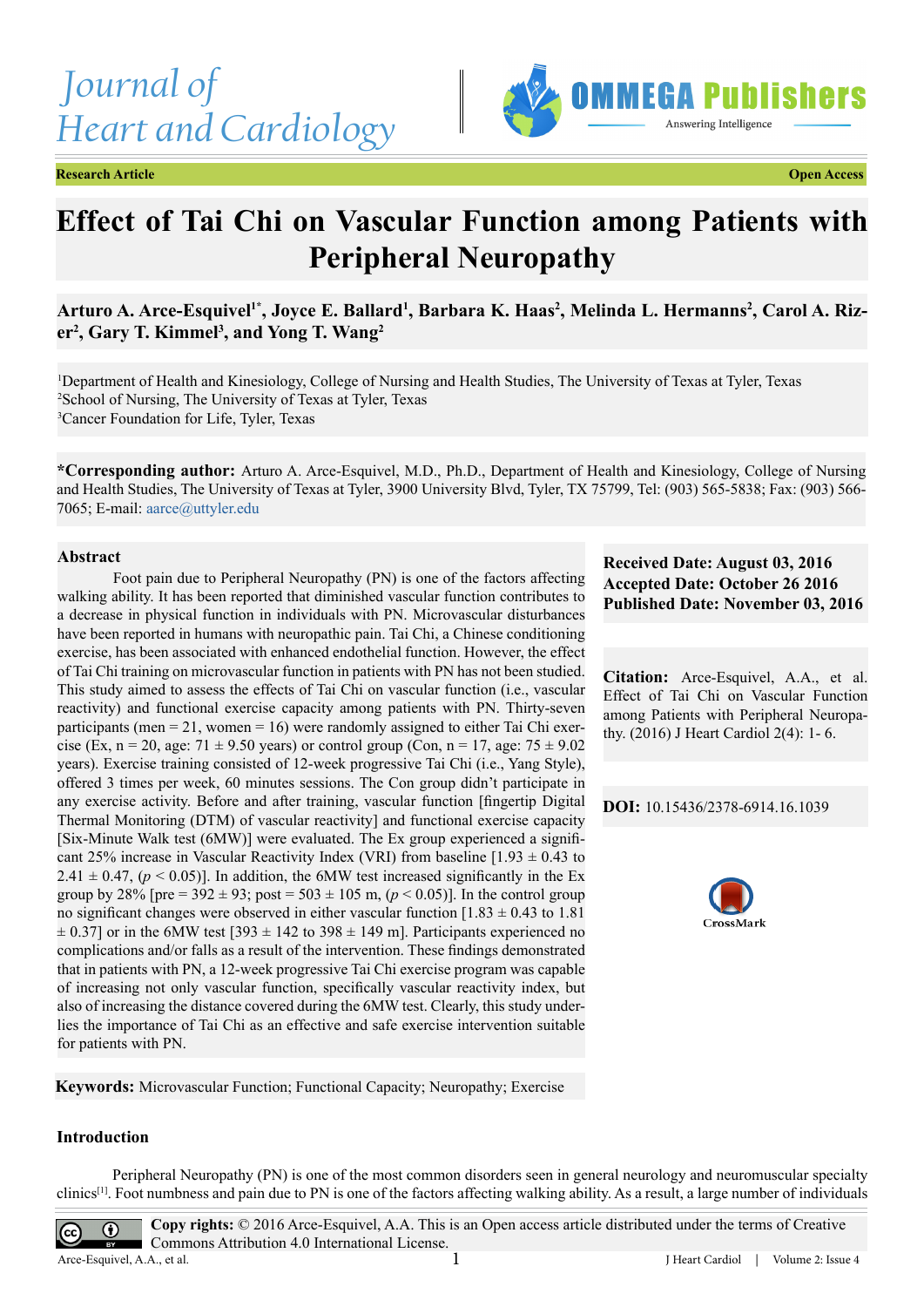

with PN must cope with the consequences of reduced physical activity. An estimated 20 million people in the United States suffer from PN, a pathology associated with damage to peripheral nerves that results in loss of function, amputation, and decreased quality of life<sup>[2]</sup>. The prevalence of PN increases significantly in older adults and nearly one-third of all diabetics suffer from this condition<sup>[\[3\]](#page-7-2)</sup>. Indeed, the Neuropathy Association<sup>[4]</sup> estimates that there are currently 15 - 18 million Americans with Diabetic PN (DPN) due to the increasing prevalence of diabetes. The growing DPN statistic significantly raises the overall number of people with neuropathy in the U.S. Recent projections estimate that by 2050, as many as one in every three Americans will have Type 2 Diabetes Mellitus (T2DM)<sup>[5]</sup>.

PN has numerous causes, including metabolic, infectious, toxic, inflammatory, ischemic, paraneoplastic and inherited disorders. Among patients with PN with a definable cause, T2DM is the most common cause worldwide<sup>[6]</sup>. However, twothirds of PN cases remain undiagnosed, relegated to the nebulous designation of "idiopathic" or "cryptogenic" neuropathy<sup>[1,7]</sup>. Irrespective of etiology, pathological changes associated with the disease are in many cases consistent with ischemia, secondary to vascular insufficiencies<sup>[\[8\]](#page-7-6)</sup>.

The endothelium, a thin single sheet of endothelial cells, is a metabolically active layer that coats the inner surface of blood vessels and acts as an interface between the circulating blood and the vessel wall. The endothelium through the secretion of vasodilators, including Nitric Oxide (NO), and vasoconstrictors serves as a critical mediator of vascular homeostasis. A shift in the functions of the endothelium towards vasoconstriction, pro-inflammatory and pro-thrombotic states characterize improper functioning of these cells, leading to Endothelial Dysfunction (ED), implicated in the pathogenesis of many diseases including diabetes<sup>[9]</sup>.

The literature has clearly established that chronic ischemia contributes to demyelination or axonal degeneration<sup>[10]</sup>. Furthermore, DPN is partly a consequence of diabetes-mediated impairment in blood flow to, and resultant hypoxia of, nerves<sup>[\[11\]](#page-7-9)</sup>. These neurological changes give rise to a variety of symptoms including reduced or altered sensation, pain, muscle weakness, and chronic fatigue. For instance, patients with Peripheral Arterial Disease (PAD) reportedly have a slower nerve conduction velocity in their legs, which is considered to be a clinical marker of PN, than individuals without PAD<sup>[12]</sup>. This clear suggest a link between vascular deficiencies (or ED) and neural function in those patient[s\[12\].](#page-7-10) Indeed, reduction of nerve conduction velocity in DPN has been shown to be preceded by impaired vasodilation of the arterioles<sup>[13]</sup>. Clearly, these findings suggest that signs of microvascular disease are present prior to the development of clinically overt DPN. Finally, it has been reported that diminished vascular function contributes to a decrease in physical function in individuals with PN, compromising arterial vasculature[\[14\]](#page-7-12).

Importantly, DPN introduces adverse changes at all levels of the vascular tree, electing both macrovascular and microvascular complications such as increased arterial stiffnes[s\[15\]](#page-7-13). It is estimated that the microvasculature (small, resistance or pre-capillary vessels) with an internal diameter of less than 100 microns) accounts for over 95% of the total body vasculature. Such a compromised macro and micro vascular system could certainly contribute to the progression of the disease. In fact, the literature provides significant evidence that conditions of acute and chronic ischemia contribute to changes in peripheral nerve function and structure<sup>[10]</sup>.

Regular exercise training (e.g., aerobic and resistance training) has shown to improve vascular function in T2DM patients<sup>[\[16\]](#page-7-14)</sup>. Therefore, it would be reasonable to speculate that physical training may be an excellent way to preserve vascular function and functional exercise capacity among patients with PN. However, the body of research related to exercise and PN is inconclusive. A systematic review of exercise for persons with PN, regardless of etiology, concluded there is inadequate evidence to evaluate the effects of exercise on physical exercise ability in these patients $[17]$ . Tai Chi, a mind-body harmony exercise, is an ancient Chinese healing/martial art that consists of a series of graceful movements with deep and slow diaphragmatic breathing. Substantial evidence exists on the cardiorespiratory fitness and functional capacity benefits of Tai Chi in older patients with chronic disabilities<sup>[\[18-20\]](#page-7-16)</sup>. It has been reported that regular practice of Tai Chi is associated with enhanced endothelium-dependent dilation in skin vasculature of healthy older individual[s\[21\].](#page-7-17) Furthermore, healthy elder Tai Chi practitioners had higher cutaneous microcirculatory function during exercise than did their sedentary counterparts<sup>[22]</sup>. We are unaware of any study that has examined the effect of Tai Chi exercise training on peripheral microcirculation. Thus, the purpose of this study aimed to assess the effects of progressive Tai Chi exercise training on microvascular function and functional exercise capacity among patients with PN.

## **Methods**

#### **Study participants**

Thirty-seven participants (men =  $21$ , women =  $16$ ) with a physician's diagnosis of PN were recruited from the East Texas area to participate in this study. The inclusion criteria for the study were (a) ability to maintain an upright posture for at least one minute voluntarily; (b) ability to walk at least 20 yards independently; (c) willingness to participate in the study; and (d) a diagnosis of bilateral PN. Individuals were excluded from participation if there was (a) a history or evidence of central nervous system dysfunction; (b) musculoskeletal deformity which could influence gait and balance; (c) a history or evidence of vestibular dysfunction; (d) a history of angina; (e) evidence of plantar ulcer; and (f) unstable disease1 (e.g. uncontrolled diabetes mellitus, arthritis, coronary artery disease, etc.). Following explanation of all the details of the study, each participant signed an informed consent approved by the Institutional Review Board.

#### **Experimental design**

The thirty-seven participants were randomly assigned to either Tai Chi exercise (Ex,  $n = 20$ ) or control group (Con, n  $= 17$ ). The Health and Physical Activity Questionnaire<sup>[23]</sup> was used to determine the level of physical activity behavior, and the medical history of each participant before the study started. Exercise training consisted of 12-week progressive Tai Chi (i.e., Yang Style), offered 3 times per week, 60 minutes sessions. The Con group didn't participate in any exercise activity during the study. They just keep doing their daily routines. The proposed study was a randomized controlled design to determine the ef-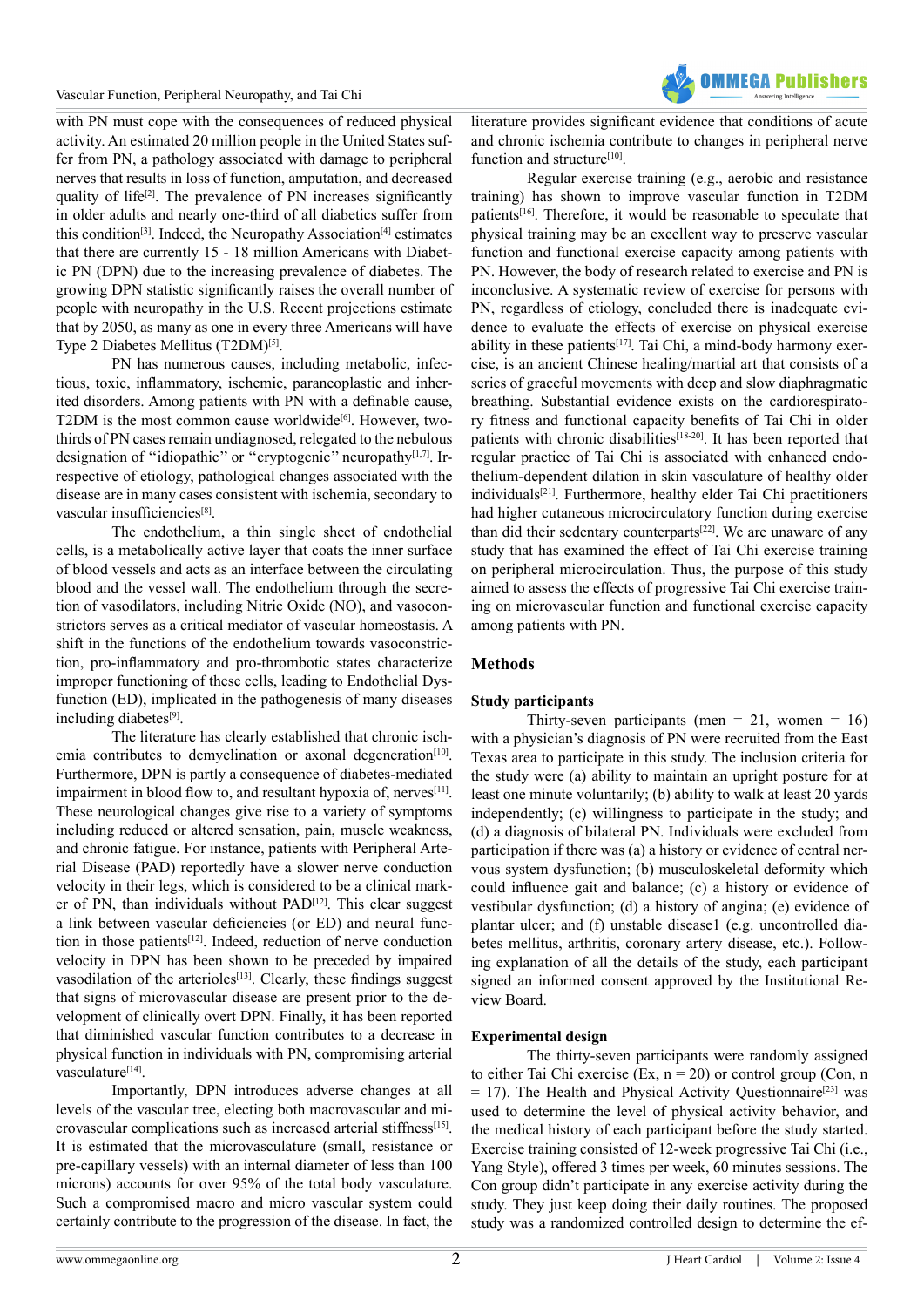

fectiveness of a 12-week organized progressive Tai Chi exercise program. Each participant in the Ex and Con groups was examined during two separate visits (i.e., before and after the 12-week exercise program) for the measurement of both vascular function and functional exercise capacity.

#### **Vascular function**

The fingertip Digital Thermal Monitoring (DTM), a non-invasive test, of vascular reactivity (i.e., microvascular function) was used<sup>[24]</sup>. All DTM measurements were performed in a quiet, dimly lit room with a controlled ambient temperature between 23 and 25°C. The studies were conducted after an overnight fast of at least 10 hours (water was permitted) and abstinence from tobacco, alcohol, caffeine, vasoactive medications, exercise, high-fat foods, and vitamin C. The measurements were obtained with the subjects seated for 20 minutes of rest. Segmental pressure cuffs were positioned around the forearms. Disposable finger probes were attached to the index fingers of both hands. DTM of both hands was obtained during 5-minute stabilization, 5-minute cuff inflation, and 5-minute deflation using an automated, operator independent protocol (VENDYS, Endothelix Inc., Houston, TX, USA). The right upper arm cuff (i.e., occluded arm) was rapidly inflated to 50 mmHg above systolic pressure for 5 minutes and then rapidly deflated to invoke reactive hyperemia distally. Thermal changes during a 5-minute arm-cuff-induced reactive hyperemia test were monitored continuously in the fingertip of both the occluded (i.e., right) and the non-occluded (i.e., left) arms using VENDYS software. Finally, the area under the temperature curve was used to determine the vascular reactivity index (VRI) which assessed the difference in response in microvascular function between the two groups.

The DTM technology has been directly shown to be a valuable indicator of overall cardiovascular risk<sup>[25,26]</sup>. Previous studies have demonstrated the ability of the DTM test to discriminate individuals with established Cardiovascular Disease (CVD) or high risk of future CVD in normal and low-risk individuals[\[27,28\].](#page-7-22) The repeatability of DTM is excellent and can be used as a reproducible and operator-independent test for non-invasive measurement of vascular functio[n\[24,29,30\].](#page-7-20) Indeed, DTM of vascular reactivity appears to be an appropriate test to evaluate vascular reactivity in clinical and research settings<sup>[24,29]</sup>.

#### **Functional exercise capacity**

A Six-Minute Walk (6MW) test was administered using a standardized protocol outlined by the American Thoracic Society<sup>[31]</sup>. Briefly, participants were instructed to walk at their own pace trying to cover as much distance as possible in 6 minutes on an indoor track. In order to standardize the protocol, the participants were not coached during the test, but made aware of time remaining to completion. The distance covered was recorded to the nearest meter. Maximum walking distance traveled in 6 minutes, to the nearest meter, was recorded and used for analysis.

The 6MW test is a valid measure of "functional exercise capacity" as it evaluates the integrated response of all systems involved during physical activity<sup>[31]</sup>. It is therefore frequently used in both elderly and diseased populations, and was the rationale for using it in the current study.

#### **Exercise program**

Exercise consisted of 12-week progressive Tai Chi (i.e., Yang Style), offered 3 times per week, 60 minutes each time. The Yang style is the most popular form of Tai Chi<sup>[32]</sup>. A typical Tai Chi practice session lasted 60 minutes, included diaphragmatic breathing and gentle stretching exercises for warm-up (10 min), learning and practicing Tai Chi Yang Style 10 forms (45 min), and cool down (5 min). During the Tai Chi training sessions, participants were led by a Tai Chi Master and imitated the motions and postures at the same speed. In addition, other welltrained individuals were present to observe and to ensure safety among the participants.

## **Statistical analysis**

All values are means  $\pm$  Standard Deviation (SD) or  $\pm$ Standard Error (SE) when appropriate. Analyses were performed using paired samples t-tests (two-tailed), Chi square, and/or ANOVA for repeated measurements as appropriate. All statistical analyses were performed with Graph Pad Prism version 6.0a (Graph Pad Software, Inc. CA, USA). The level of significance was set at  $P < 0.05$ .

# **Results**

## **Participant characteristics**

A total of 37 individuals with bilateral PN participated in all aspects of this study. Participants were assigned to Ex  $(n = 21; \text{ age}: 71 \pm 9.50 \text{ years})$  or Con  $(n = 16; \text{ age}: 75 \pm 9.02)$ years) groups. The participant characteristics are presented in Table 1. Forty-three percent of the participants were women, and 57% men. The oldest participant tested was 90 years old, and the youngest was 50 years old. Eighty four percent of the participants were over the age of 65. The physical activity behavior indicated that these participants were low-to-moderately active. The length of time that subjects held the diagnosis of PN ranged from 12 months to 20 years, with 60% of the participants experiencing PN for over 10 years. The etiology of PN was T2DM in approximately 30% of the subjects. In 8% of patients the etiology was chronic low back pain, and 3% of patients were cancer survivors. In the remaining subjects (59%) the etiology was unknown. Forty-three percent of the patients had stage I hypertension (i.e., physician diagnosed) on the basis of resting systolic blood pressure (SBP  $\geq$  140 mmHg). There was no significant difference between the Con and Ex in age, body mass index, systolic and diastolic blood pressures, or heart rate.

#### **Vascular function**

The average values for the vascular function assessments between the Con and Ex groups are presented in Table 2 and Figure 1. The average baseline VRI was  $1.83 \pm 0.43$  and  $1.93 \pm 0.43$  for the Con and Ex groups, respectively. Following the 12-week Tai Chi exercise program, the VRI (i.e., microvascular function) increased significantly in the Ex group. Indeed, the Ex group experienced a 25% increase from baseline (1.93  $\pm$ 0.43 to  $2.41 \pm 0.47$ , P < 0.05). Finally, the post-intervention VRI for the Con group remained almost the same as baseline (1.81  $\pm$ 0.37).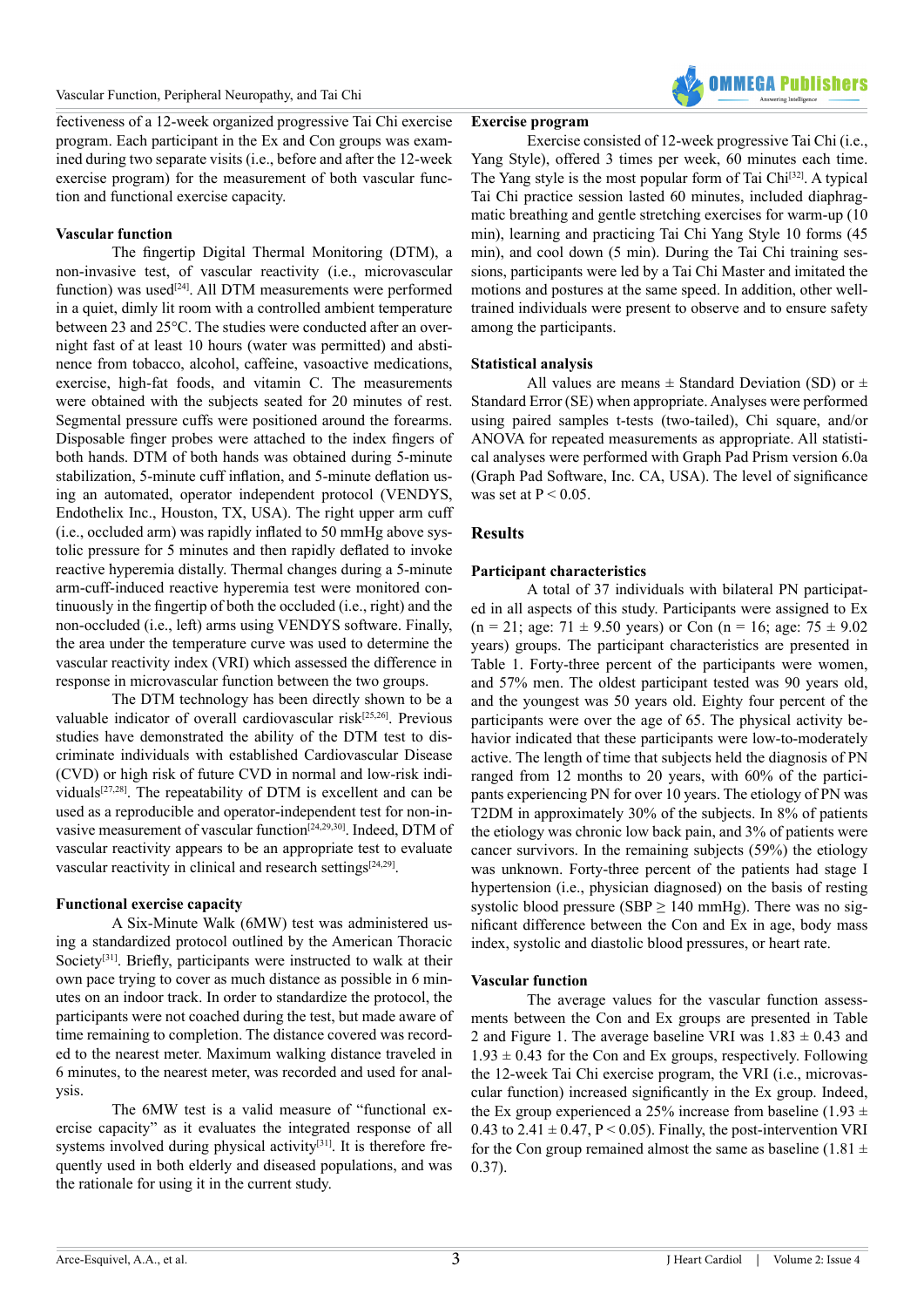Vascular Function, Peripheral Neuropathy, and Tai Chi

| Variable                  | Con $(n = 17)$  | $Ex (n = 20)$  |  |
|---------------------------|-----------------|----------------|--|
| Age(y)                    | $75 \pm 9.02$   | $71 \pm 9.50$  |  |
| Height (cm)               | $170 \pm 12.04$ | $173 \pm 8.63$ |  |
| Weight (kg)               | $83 \pm 20.15$  | $87 \pm 12.92$ |  |
| BMI ( $kg \cdot m^{-2}$ ) | $28 \pm 5.69$   | $29 \pm 3.82$  |  |
| Resting SBP (mmHg)        | $142 \pm 18$    | $137 \pm 14$   |  |
| Resting DBP (mmHg)        | $75 \pm 11$     | $76 \pm 7$     |  |
| Resting HR (bpm)          | $66 \pm 10$     | $67 \pm 10$    |  |

**Table 1:** Participant Characteristics.

Values are means  $\pm$  SD. y: years; cm: centimeters; kg: kilograms; BMI: Body Mass Index; SBP: Systolic Blood Pressure; mmHg, DBP: Diastolic Blood Pressure; HR: Heart Rate; bpm: beats per minute.



**Figure 1:** Changes in Vascular Reactivity Index (VRI) between the Con and Ex groups. Values are means  $\pm$  S.E.  $*$  P < 0.05 for Con-pre and Conpost vs. Ex-post;  $\dagger$  P < 0.05 for Ex-pre vs. Ex-post.

#### **Physical exercise capacity**

The average values for the physical exercise capacity between the Con and Ex groups are presented in Table 2 and Figure 2. The average baseline 6MW test was  $393 \pm 142$  and  $392 \pm 93$  m for the Con and Ex groups, respectively. Following the 12-week Tai Chi exercise program, the distance covered in the 6MW increased significantly in the Ex group. Indeed, the Ex group experienced a 28% increase from baseline (392  $\pm$  93 to  $503 \pm 105$  m, P < 0.05). Finally, the post-intervention 6MW test for the Con group remained almost the same as baseline (398  $\pm$ 149 m).

|  |  | <b>Table 2:</b> Vascular and Functional Assessments. |
|--|--|------------------------------------------------------|
|--|--|------------------------------------------------------|

| <b>Variable</b>                     | $Con (n =$<br>17) Pre | $Con (n =$<br><b>17) Post</b> | $Ex (n = 20)$<br>Pre | $Ex (n = 20)$<br>Post |  |  |  |
|-------------------------------------|-----------------------|-------------------------------|----------------------|-----------------------|--|--|--|
| <b>Vascular Function</b>            |                       |                               |                      |                       |  |  |  |
| VRI (abso-                          |                       |                               | $1.93 \pm 0.43$      | $2.41 \pm 0.47$ *†    |  |  |  |
| lute units)                         | $1.83 \pm 0.43$       | $1.81 \pm 0.37$               |                      |                       |  |  |  |
| <b>Functional Exercise Capacity</b> |                       |                               |                      |                       |  |  |  |
| 6MW(m)                              | $393 \pm 142$         | $398 \pm 149$                 | $392 \pm 93$         | $503 \pm 105$ *†      |  |  |  |



AA Puhli

**Figure 2:** Six-Minute Walk Test (6MW) between the Con and Ex groups. Values are means  $\pm$  S.E. \* P < 0.05 for Con-pre and Con-post vs. Ex-post;  $\dagger$  P < 0.05 for Ex-pre vs. Ex-post.

#### **Discussion**

The present data indicated that in patients with PN, a 12-week progressive Tai Chi program is capable of increasing not only vascular function (i.e., microvascular function), but also increasing the distance covered during the 6MW test. Clearly, this study underlies the importance of Tai Chi as an effective and safe exercise intervention suitable for patients with PN.

#### **Vascular function**

The DTM is a non-invasive technique to study vascular reactivity (i.e., microvascular function) in humans. Briefly, a standard arm-cuff promotes a temporary occlusion of blood flow in the arm. During the cuff occlusion, the lack of blood flow (i.e., ischemia) elicits a microvascular dilative response. Upon releasing the cuff, blood flow rushes into the forearm and hand, not only restoring baseline flow but also resulting in an overshoot (i.e., reactive hyperemia). The reactive hyperemia promotes shear stress in the larger arteries to dilate and accommodate the increased blood flow. In general, the study of blood flow responses following occlusion indicates that younger, fitter, and healthier individuals exhibit greater flow responses, suggesting better vascular function. Reductions in the hyperemic response, a hallmark feature of impaired vascular function, are observed during DTM. Indeed, the VRI provides a non-invasive "window" to the cardiovascular system allowing the detection, measurement, and monitoring of vital patient information such as overall cardiovascular health. The VRI is reported in absolute units using a vascular reactivity scale: a) < 1 ("poor"), b) 1 - 2 ("intermediate"), and c)  $> 2$  ("good") (VENDYS, Endothelix Inc., Houston, TX, USA).

The average baseline VRI was  $1.83 \pm 0.43$  and  $1.93$  $\pm$  0.43 for the Con and Ex groups, respectively (Table 2, Figure 1). These vascular assessments placed the participants in the "intermediate" category of vascular reactivity  $(1 - 2)$  at the beginning of the intervention. Together, these findings suggest that microvascular function in individuals with PN is compromised. Such a compromised vascular function could certainly contribute to the progression of the disease. In fact, the literature provides significant evidence that conditions of acute and chronic ischemia contribute to changes in peripheral nerve function and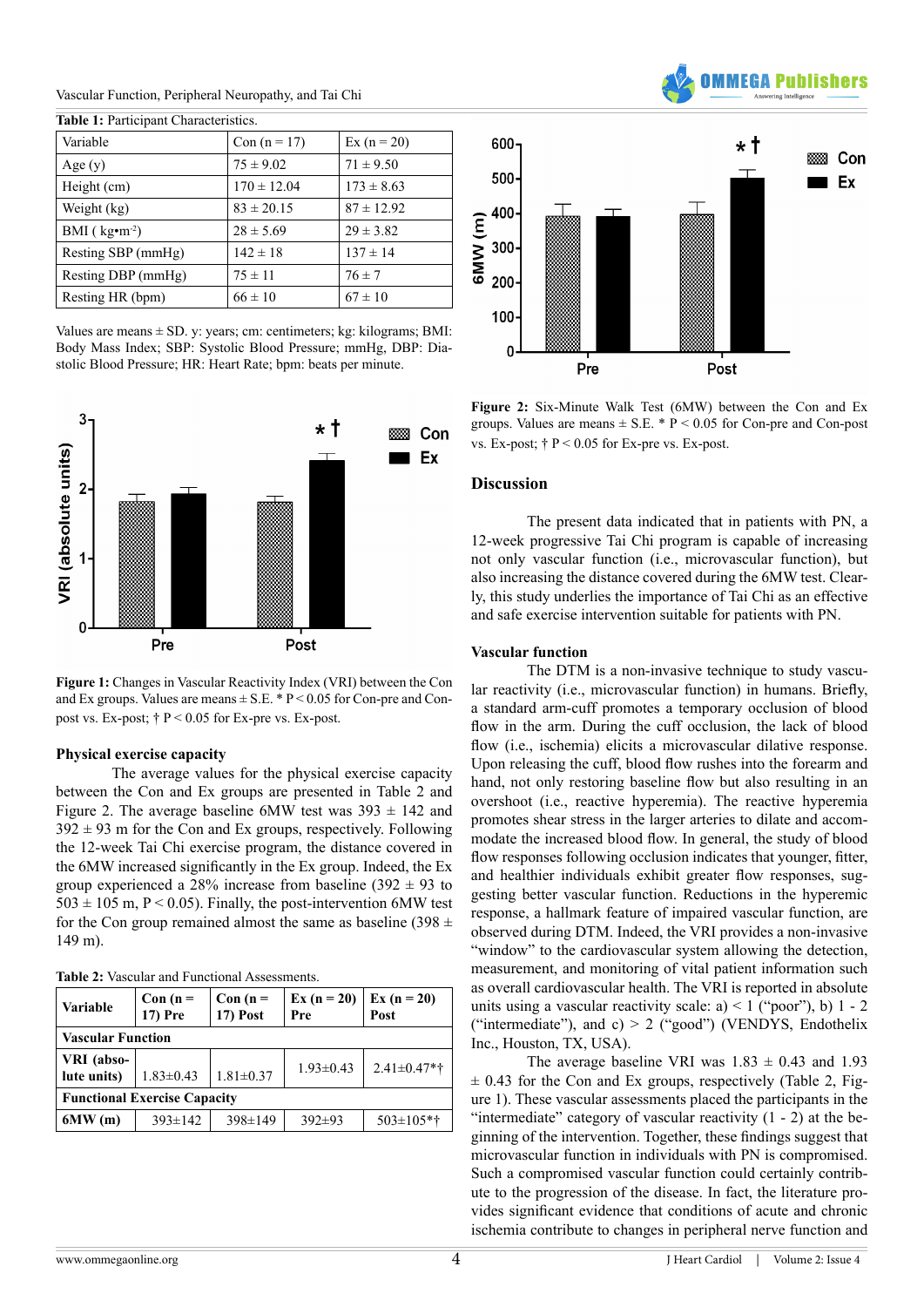#### Vascular Function, Peripheral Neuropathy, and Tai Chi



structure<sup>[\[10\]](#page-7-8)</sup>. Laghi Pasini et al.<sup>[10]</sup>, reported a strong correlation between severity of nerve damage and stage of vascular insufficiency. It is not currently known what underlying mechanisms may contribute to deterioration of peripheral nerve function, but an increase in intracellular calcium<sup>[33]</sup>, and/or reactive oxygen species (free radicals)<sup>[\[34\]](#page-7-26)</sup> could disrupt myelin and lead to axonal fiber degeneration.

On the other hand, it is well-known that exercise training is able to improve vascular function in diseased individuals. For instance, regular exercise training improved vascular function in T2DM patients<sup>[16]</sup>. Indeed, Forearm Blood Flow (FBF) response to Acetylcholine and Flow-Mediated Dilation (or FMD) of the brachial artery improved significantly after an 8-week exercise program (combined aerobic and resistance training) in T2DM patients<sup>[35]</sup>. In another study, a short-term exercise program (8 weeks) improved brachial FMD in patients at risk for and with coronary artery disease<sup>[\[36\]](#page-7-28)</sup>. Similarly, a combined aerobic and resistance exercise training program improved FBF in patients with chronic heart failure<sup>[\[37\]](#page-7-29)</sup>. The improvements in vascular function reported in those studies appeared to be NO-mediated.

There is evidence that Tai Chi promotes beneficial effects (e.g., improved cardiorespiratory fitness and functional capacity) among older patients with chronic disabilities<sup>[18-20]</sup>. In addition, it has been reported that Tai Chi could also improve vascular function among healthy individuals<sup>[21,22]</sup>. For instance, regular practice of Tai Chi is associated with enhanced endothelium-dependent dilation in skin vasculature of healthy older individuals when compared to sedentary men $[21]$ . These investigators suggested that Tai Chi might be able to enhance NO/ endothelium derived relaxing factor bioactivity in other parts of the circulation in older men. Another study aimed to examine the effect of Tai Chi training on cutaneous microcirculation and the release of NO induced by acute exercise in healthy elderly individuals<sup>[22]</sup>. These findings indicated that elder Tai Chi practitioners had higher cutaneous microcirculatory function during exercise (i.e., bicycle maximal graded exercise test) than did their sedentary counterparts $[22]$ . This change may be partially mediated by enhancement of NO release. Indeed, the Tai Chi group had higher levels of plasma nitrite and nitrate than the sedentary group at rest and immediately after exercise<sup>[22]</sup>.

Importantly, our findings reported that following a 12 week progressive Tai Chi exercise program, the VRI increased significantly in the Ex group. Truly, the Ex group experienced a 25% increase from baseline (1.93  $\pm$  0.43 to 2.41  $\pm$  0.47, P < 0.05) (Table 2, Figure 1). To our knowledge, this is the first study that has shown Tai Chi exercise training was able to improve peripheral microcirculation among patients with PN. We speculated that the increased microvascular reactivity, observed in our study, was mediated also by enhancement of NO release as reported previously.

#### **Physical exercise capacity**

A decline in physical functional performance in individuals with PN is widely accepted, although the rate of decline and contributing mechanisms are much less understood. The 6MW test is an easily implemented test that determines the maximum distance a person can walk in 6-min. The baseline group averages for the 6MW in this study (Con:  $392 \pm 93$  m; Ex:  $393 \pm 1$ 142 m) (shown in Table 2 and Figure 2) appears to be quite typical for those seen in patients with heart failure  $(396 \pm 92 \text{ m})^{[38]}$ , indicating significant functional limitations. Importantly, based on the literature indicating that a walking distance less than 400 m is associated with higher prevalence of institutionalization, morbidity, mortality, hospitalization and transplantation<sup>[39]</sup>, the present baseline data suggests that 54% of the patients with PN are at an increased risk of complications.

We reported here that following the 12-week Tai Chi exercise program, the distance covered in the 6MW increased significantly in the Ex group. Truly, the Ex group experienced a 28% increase from baseline (392  $\pm$  93 to 503  $\pm$  105 m, P < 0.05) (Table 2, Figure 2). It is important to notice the potential association between vascular responses and the 6MW test. Indeed, the vascular reactivity assessments reported in this study provide evidence of the ability of the vasculature to respond to an increase in metabolic demand (i.e., 5 minutes of occlusion). Arguably, the physiologic demands associated with the walking test would also serve to challenge the vasculature, and consequently individuals who have evidence of ED would have reduced physical exercise capacity.

We remain cautious in our interpretations. The lack of a mechanistic approach in the current study prevents more sophisticated speculation regarding the underlying positive effects of Tai Chi on microvascular function and physical exercise capacity. However, these findings are particularly interesting since the existing evidence clearly indicates that lower cardiorespiratory fitness is a significant predictor of dependence<sup>[\[40\]](#page-7-32)</sup> and that Ankle-Brachial Index test (ABI) is a strong predictor of the degree of physical decline in patients with PA[D\[41\].](#page-7-33) So, it is our hope that these data would stimulate clinicians to consider assessing vascular function in patients with PN, in an effort to better understand patients' physical exercise capacity impairment.

#### **Conclusions**

In conclusion, the present findings demonstrated that in patients with PN, a 12-week progressive Tai Chi exercise program is capable of increasing not only microvascular function, but also of increasing the distance covered during the 6MW test. Considering the gait and balance challenges associated with PN, low velocity, low impact exercises, like Tai Chi, might be the most effective form of exercise for this clinical population. The present study underlies the importance of Tai Chi as an effective and safe exercise intervention suitable for patients with PN because of its slow and structured movements. Finally, Tai Chi is a low-technology approach to conditioning that can be implemented in the community with minimal cost.

**Acknowledgement:** The authors gratefully acknowledge Linda Friedemann, Sowmya Yarlagadda (graduate student research assistant), Crystal Bryce, Laura Hoyt, and Kleanthe Caruso for their technical assistance.

**Grants:** This research was supported by The University of Texas at Tyler - College of Nursing & Health Sciences Intramural Grant Program (2015 - Arturo A. Arce-Esquivel).

**Conflicts of Interest:** No conflicts of interest, financial or otherwise, are declared by the authors.